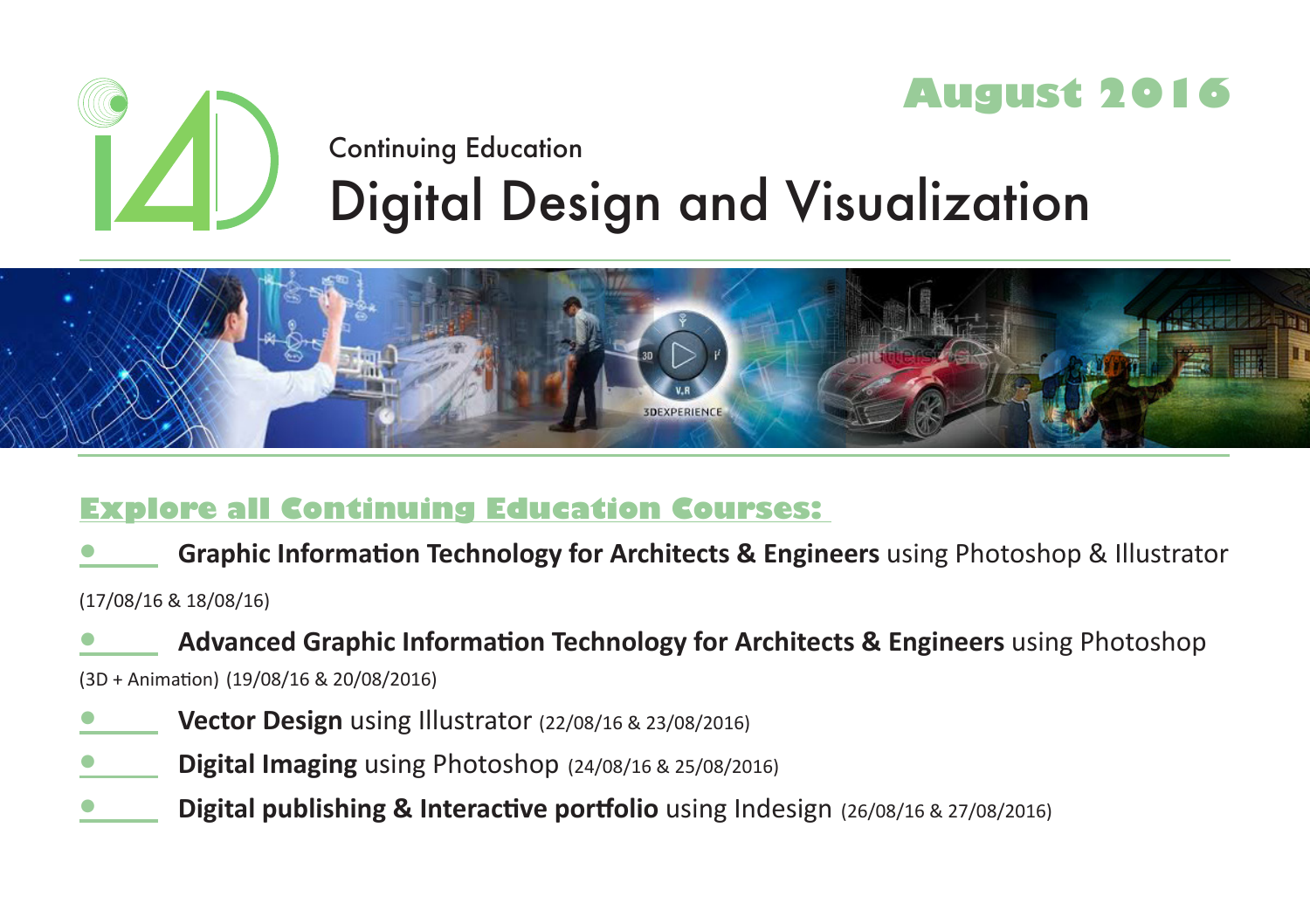## **Course Offering Schedule - August 2016:**

| Code  | Course                                                                                        | Description                                                                                                                                                                                                                                                                                                                                          | <b>Course outcomes</b>                                                                                                                                                                                                                    | Date                                                             | Price            |
|-------|-----------------------------------------------------------------------------------------------|------------------------------------------------------------------------------------------------------------------------------------------------------------------------------------------------------------------------------------------------------------------------------------------------------------------------------------------------------|-------------------------------------------------------------------------------------------------------------------------------------------------------------------------------------------------------------------------------------------|------------------------------------------------------------------|------------------|
| GIT01 | <b>Grpahic Informa-</b><br>tion Technology<br>for Architects &<br><b>Engineers</b>            | Day $1$ :<br>• Enhancing CAD Drawing with Vector Image using<br>Illustrator<br>Day $2:$<br>• Enhancing CAD Drawing with Digital Imaging using<br>Photoshop                                                                                                                                                                                           | This course allows participants to<br>build expertise in computer-based<br>design technologies and learn<br>skills relevant to enhancing CAD<br>drawings with Illustrator and<br>Photoshop                                                | • Wednesday, August<br>17, 2016<br>• Thursday August<br>18, 2016 | 250\$            |
| GIT02 | <b>Advanced Graphic</b><br><b>Information Tech-</b><br>nology for Archi-<br>tects & Engineers | Day $1$ :<br>• Enhancing Drawings Advanced techniques<br>• Crafting Interactive Panorama<br>• Compositing Imagery from 3D Applications<br>. Working with imported 3D Models<br>Day $2:$<br>• Integrating 3D models with Photos<br>• 3D modeling in Photoshop, Shooting and Perceiving<br>Stereographic Images<br>• Working with Animation and Video" | This course allows architects and<br>Engineers to see what is now<br>possible to do with 3D models<br>in addition to 2D drawings in<br>Photoshop!                                                                                         | · Friday, August 19,<br>2016<br>· Saturday, August 20,<br>2016   | 300 <sup>5</sup> |
| GIT03 | <b>Vector Design using</b><br>Illustrator                                                     | Day $1$ :<br>• Drawing with Illustrator<br>• Typography<br>• Working with objects, with symbols & masks<br>Day $2:$<br>• Advanced techniques: gradient, mesh, 3D<br>• Choosing Illustrator for Web and Interactive Design                                                                                                                            | This course allows participants<br>to become fluent in the premier<br>program for line art, logos, vector<br>graphics and quick page layout as<br>well as tricks and time efficient<br>techniques to keep work clean and<br>professional. | · Monday, August 22,<br>2016<br>• Tuesday, August 23,<br>2016    | 250\$            |

**A SERVER AND**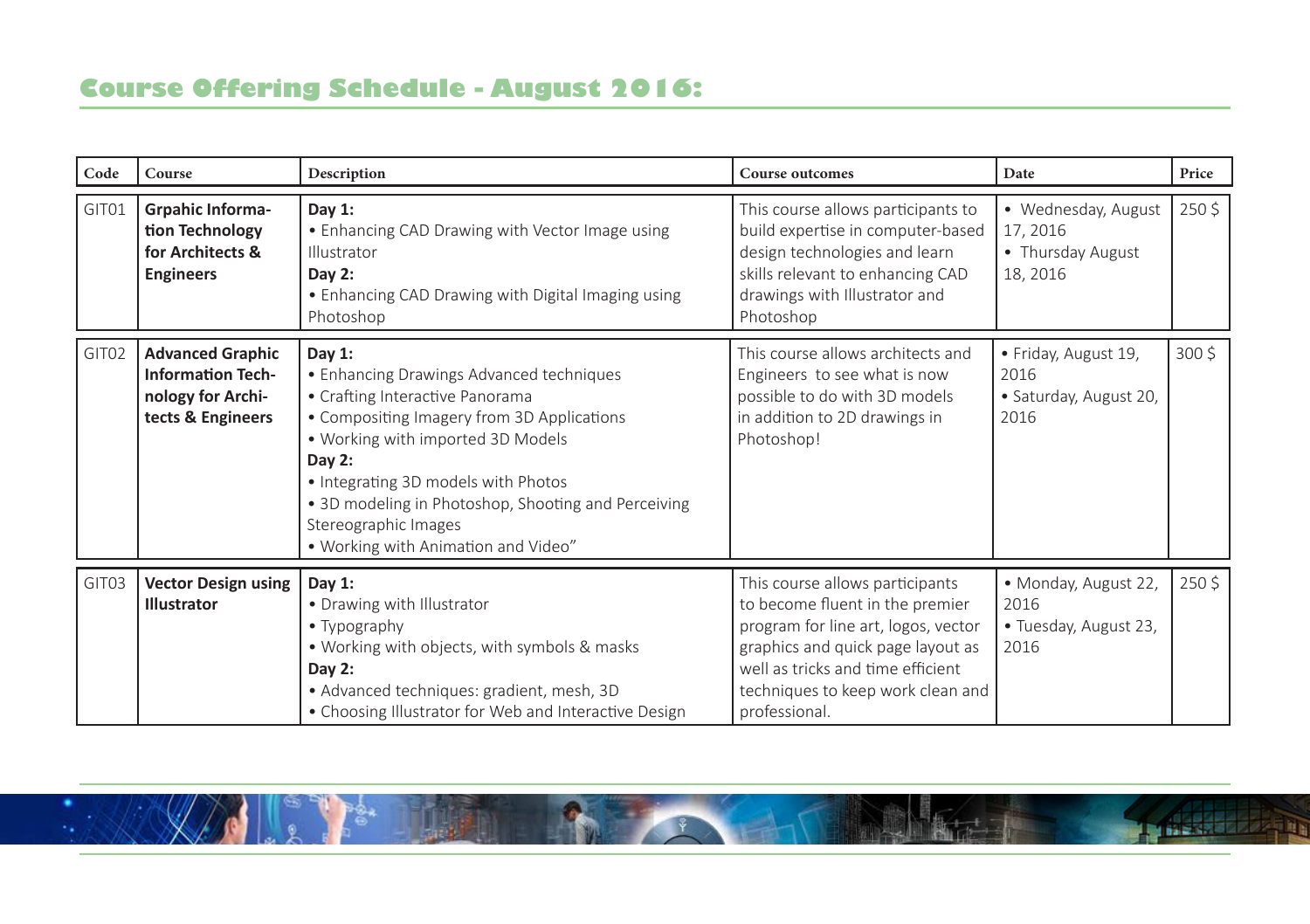| GIT04 | Digital Imaging<br><b>Using Photoshop</b>                              | Day $1:$<br>• Mastering the effects of the clone and healing brush<br>tools<br>• Understanding and working with Layers, the Adjust-<br>ments Panel and the basics of Masking<br>• Color correction and interesting effects<br>Day $2:$<br>• Color Correction and adjustment layers<br>• Working with text and vector shapes in PSD<br>• File formats, resizing, and saving | This course allows participants to<br>learn practices and principles of<br>digital imaging, illustration, and<br>photographic manipulation using<br>Adobe Photoshop                                                                                                                                                               | • Wednesday, August<br>24, 2016<br>• Thursday, August<br>25, 2016 | 250\$ |
|-------|------------------------------------------------------------------------|----------------------------------------------------------------------------------------------------------------------------------------------------------------------------------------------------------------------------------------------------------------------------------------------------------------------------------------------------------------------------|-----------------------------------------------------------------------------------------------------------------------------------------------------------------------------------------------------------------------------------------------------------------------------------------------------------------------------------|-------------------------------------------------------------------|-------|
| GIT05 | Digital publishing &<br><b>Interactive Portfolio</b><br>using Indesign | Day $1$ :<br>• Manipulating text & paragraph<br>• Layout, style sheets, master page, grid, and paragraph<br>styles<br>Day $2:$<br>• Brochure project<br>• Turn in Brochure Project and introduce Rich Interactive<br>Documents<br>• Advanced Animation and Interactivity. Studio Time to<br>work on photo albums"                                                          | This course will demonstrate the<br>various tools that assist in format-<br>ing text importing images and<br>creating page layouts. Participants<br>will be familiarized with InDesign<br>from the beginning stages of<br>laying out print documents to<br>learning how to create interactive<br>projects all within one program. | · Friday, August 26,<br>2016<br>• Saturday, August 27,<br>2016    | 250\$ |

**The State of Party**